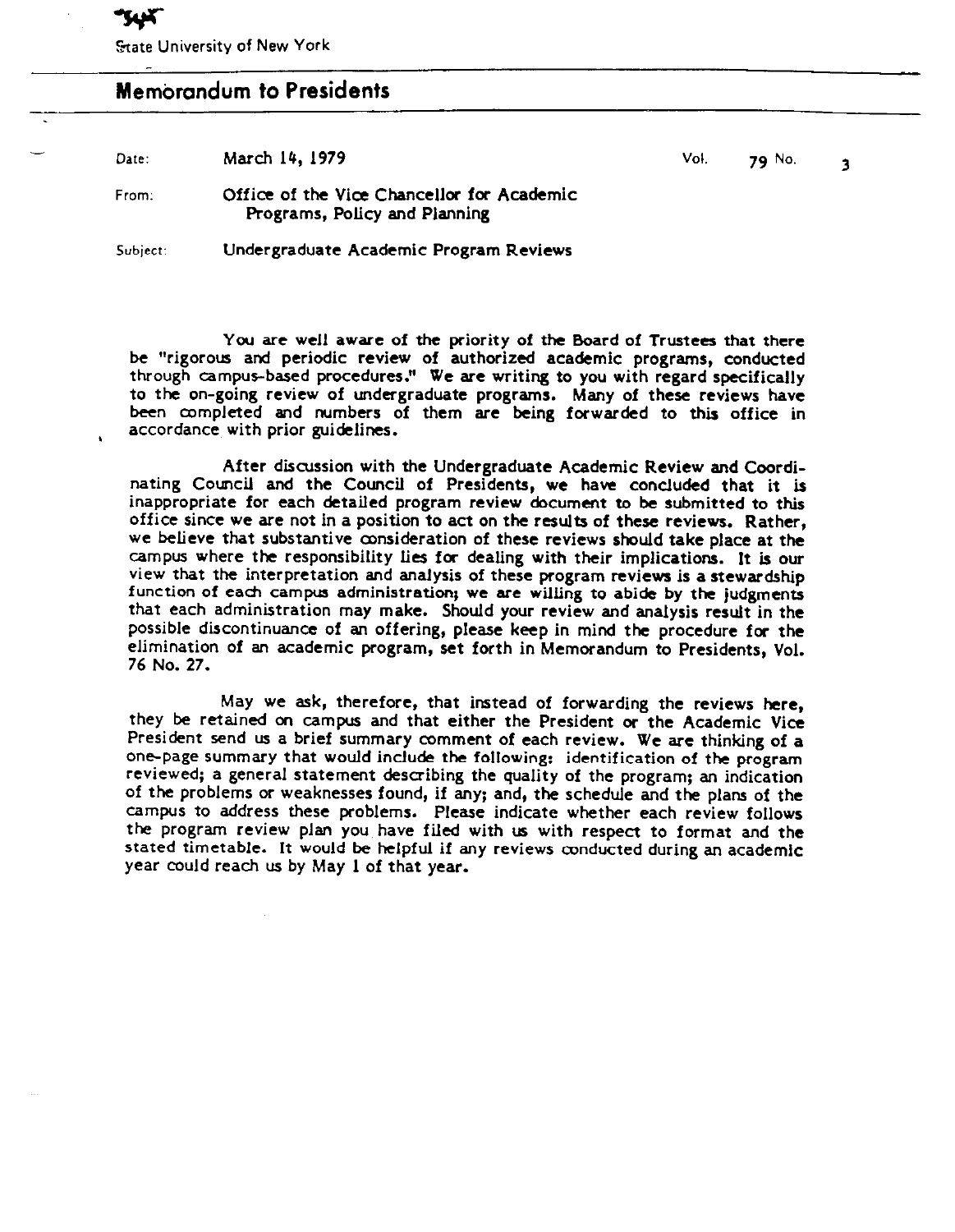Membrandum to Presidents March 14, 1979

In view of this change of procedure, we will attempt to comment on those reviews already submitted here under the previous procedure, but it may be some time before we can complete the responses.

Please advise my office if you have any problems with this procedural change.

This memorandum addressed to: Presidents, State-operated Campuses Presidents, Community Colleges Deans, Statutory Colleges

Copies for information only to: Acting President Odle Vice President Cook